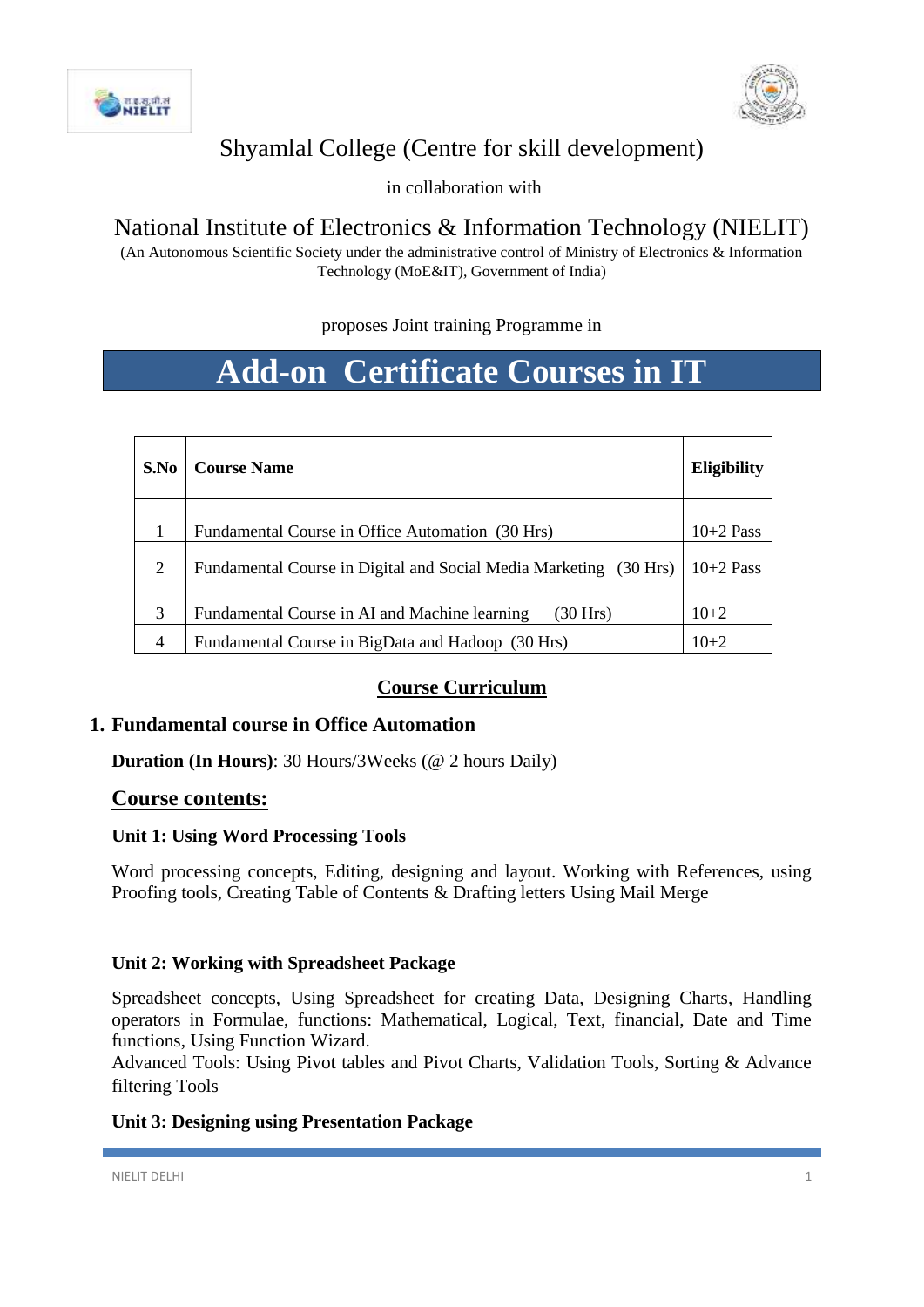



Creating & Designing Presentations, Creating the look of your presentation for target Audience, working with different views, Working with Transition and Animation effects, making notes pages and handouts, Drawing and working with objects, Designing & Presenting a slide show, Printing Presentations.

# **2. Fundamental Course in Digital and Social Media Marketing**

**Duration (In Hours)**: 30 Hours/3Weeks (@ 2 hours Daily)

## **Course Contents**

## **Unit 1: Digital Marketing Overview**

Basic of Online Marketing, Difference of Internet Marketing vs Traditional,Marketing,Google Trends Domain Registration and Hosting Business promotions using internet marketing

## **Unit 2: Web Design & Development & Overview of Social Media Marketing**

Web Page Basics: What is HTML, Basic HTML Tags to create a web page, HTML Tags for SEO,Defining and Implementing the Social Media Plan, Domain optimization, Meta tags Optimization and Content Optimization

#### **Unit 3: Search Engine Optimization**

Overview of SEO,Working of SEO,Types of SEO,SEO ON PAGE,SEO OFF PAGE, Google Keyword Planner,Keyword Research and Understanding and How To create Blog and **o**ptimizing

#### **Unit 4: Facebook Marketing**

How to create a Facebook Page to grow your business, How to create an ad on Facebook, Target website visitors, Facebook fans or email subscribers Custom Audiences, Target people who are like your existing customers with Lookalike Audience, Drive Ecommerce Sales with Dynamic Ads & Collection Ads, Growing App with App Install & Engagement Ads

#### **Unit 5: Youtube Marketing**

Create YouTube channel,Growing brand with a YouTube channel,Post and optimize videos with titles, descriptions etc ,Create clickable thumbnails and YouTube Monetizations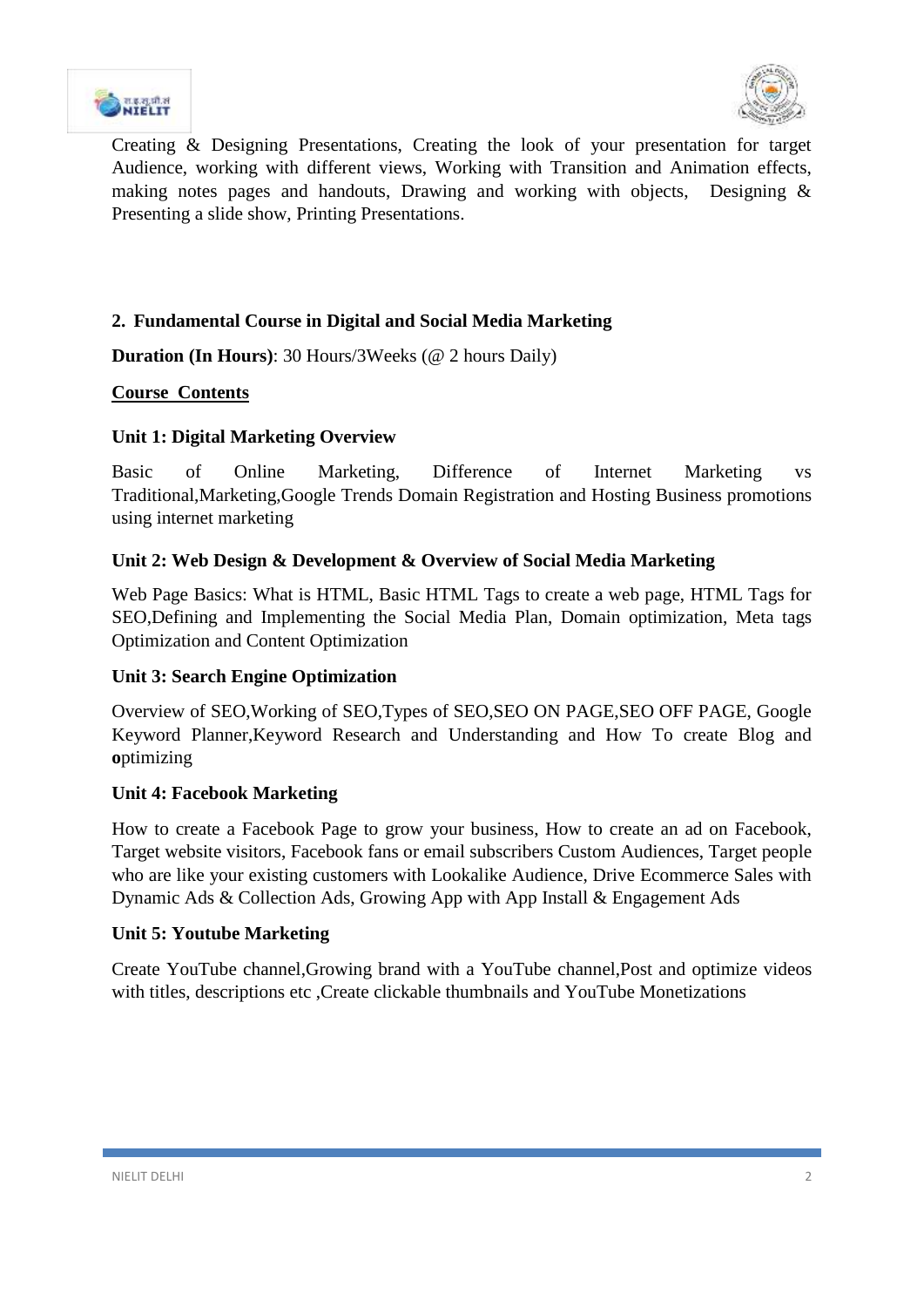



## **3. Fundamental Course in AI and Machine Learning**

**Duration (In Hours)**: 30 Hours/3 Weeks (@ 2 hours Daily)

#### **Course contents**

#### **Unit 1: Artificial Intelligence**

Introduction to Artificial Intelligence (AI), Current Trends & Terminologies in AI, Applications and Challenges in AI.

#### **Unit 2: Python Programming**

Introduction to Python, Python Data types, Statements & expressions, Flow control & loops, Lists, and dictionaries.

#### **Unit 3: Exploratory Data Analysis**

**Numpy Library**: Array types, Array slicing, Universal functions, Aggregations, N-Dimensional arrays, sorting arrays, loading data in Numpy from various formats.

**Pandas Library**: Pandas objects – Series and Data frames, Data indexing and selection, NaN objects, Manipulating Data Frames, Grouping, filtering.

**Visualizations** with Matplotlib Library using various charts such as Bar Graphs, Histogram, Scatter Plot, Area Plot, Pie Chart.

**Feature Engineering**: Numeric & Categorical features, Normalization, Min Max Scaling, Standardization, Imputation.

#### **Unit 4: Machine Learning**

Introduction to Machine Learning, Algorithm types of Machine learning, Supervised Learning – Classification with Logistic Regression, Regression with Linear Regression, Unsupervised Learning – Clustering with K-Means.